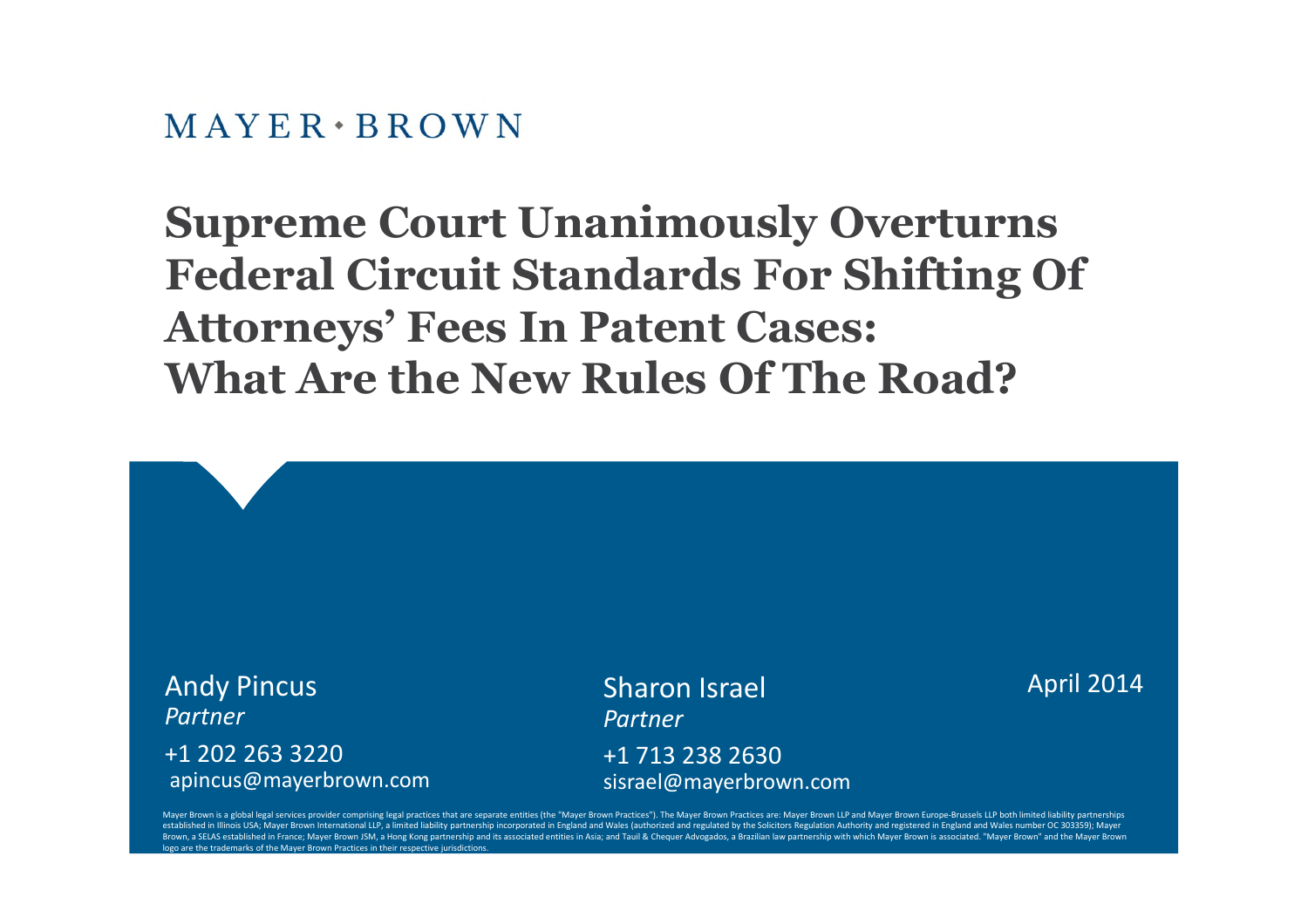#### The Federal Circuit and the Supreme Court

- Federal Circuit is 0-3 on patent cases, with no votes in support of its decisions
- Three more patent cases remain to be decided this term
- Supreme Court's interest in patent law issues likely to remain high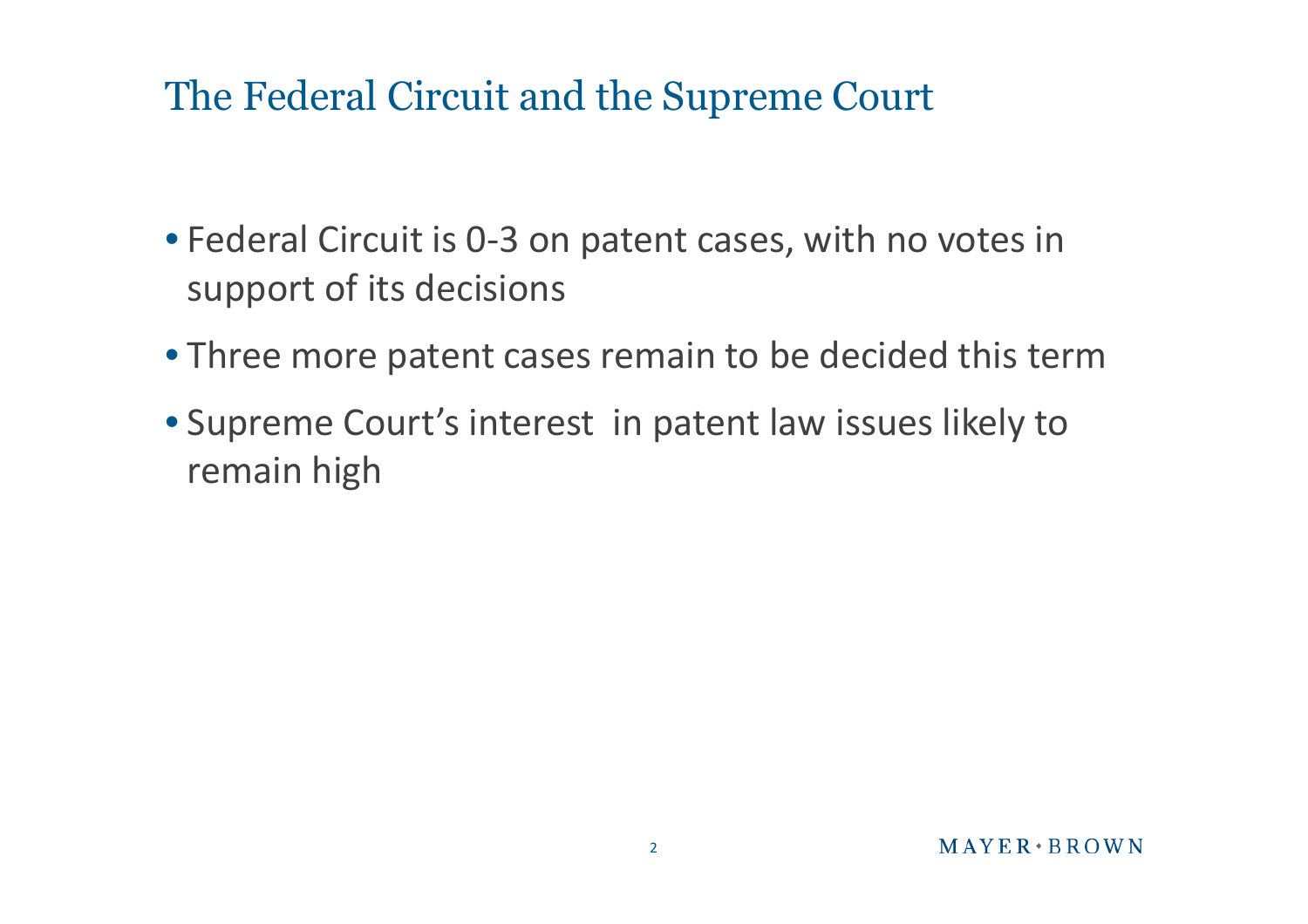## *Octane* – Standard for Fee-Shifting Under Section 285

- Section 285: "The court in exceptional cases may award reasonable attorney fees to the prevailing party."
- Federal Circuit (*Brooks Furniture*, 2005)
	- "when there has been some material inappropriate conduct related to the matter in litigation, such as willful infringement, fraud or inequitable conduct in procuring the patent, misconduct during litigation, vexatious or unjustified litigation, conduct that violates Fed. R. Civ. P. 11, or like infractions."
	- *"*if both (1) the litigation is brought in subjective bad faith, and (2) the litigation is objectively baseless."
	- "underlying improper conduct and the characterization of the case as exceptional must be established by clear and convincing evidence."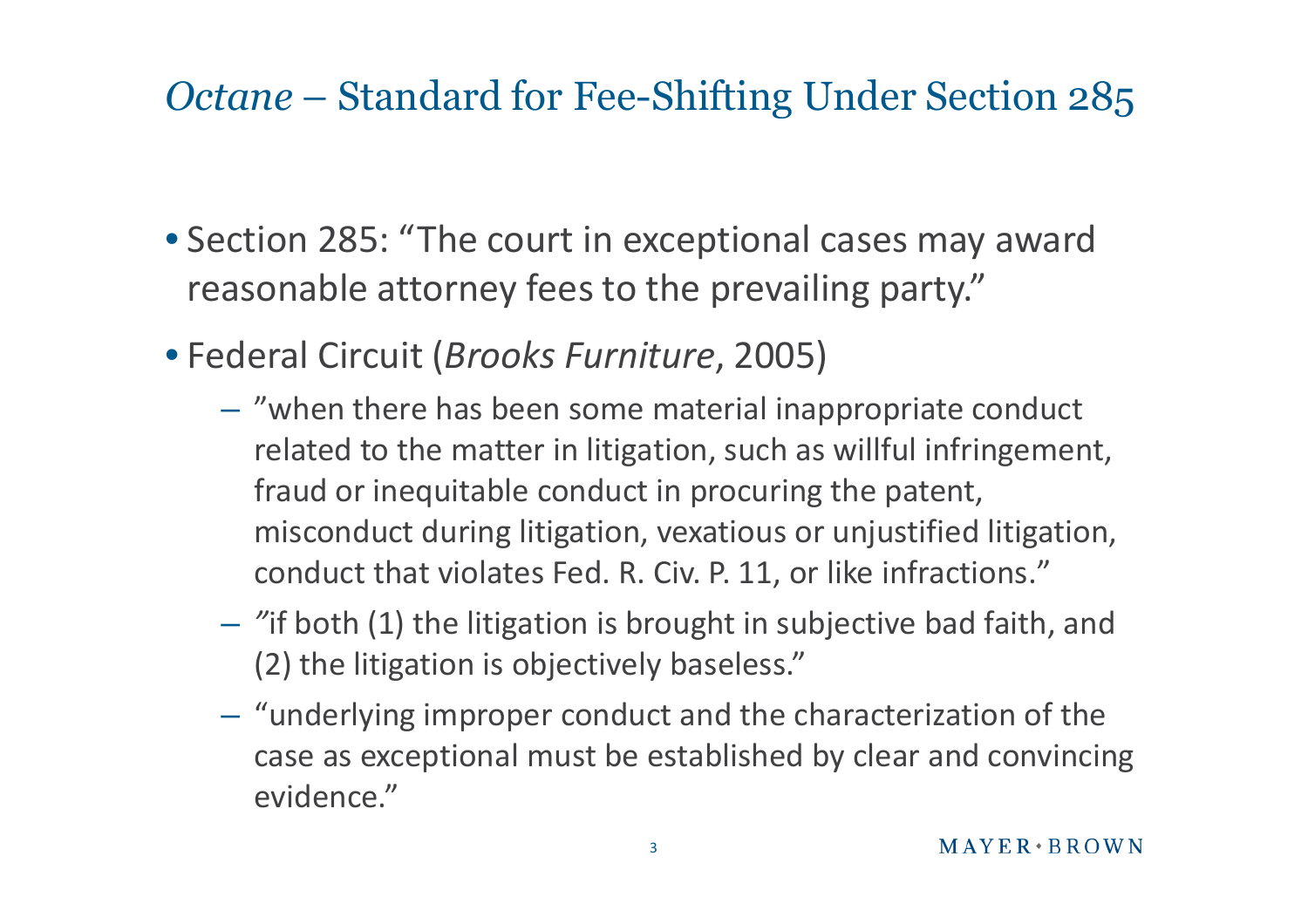# *Octane* – Standard for Fee-Shifting Under Section 285

#### • Supreme Court:

- "[i]n 1952, when Congress used the word in §285 (and today, for that matter), '[e]xceptional' meant 'uncommon,' 'rare,' or 'not ordinary'"
- "exceptional case" is one that
	- "stands out from others with respect to the substantive strength of a party's litigating position (considering both the governing law and the facts of the case)
	- or the unreasonable manner in which the case was litigated.
	- District courts may determine whether a case is exceptional in the case-by-case exercise of their discretion, considering the totality of the circumstances."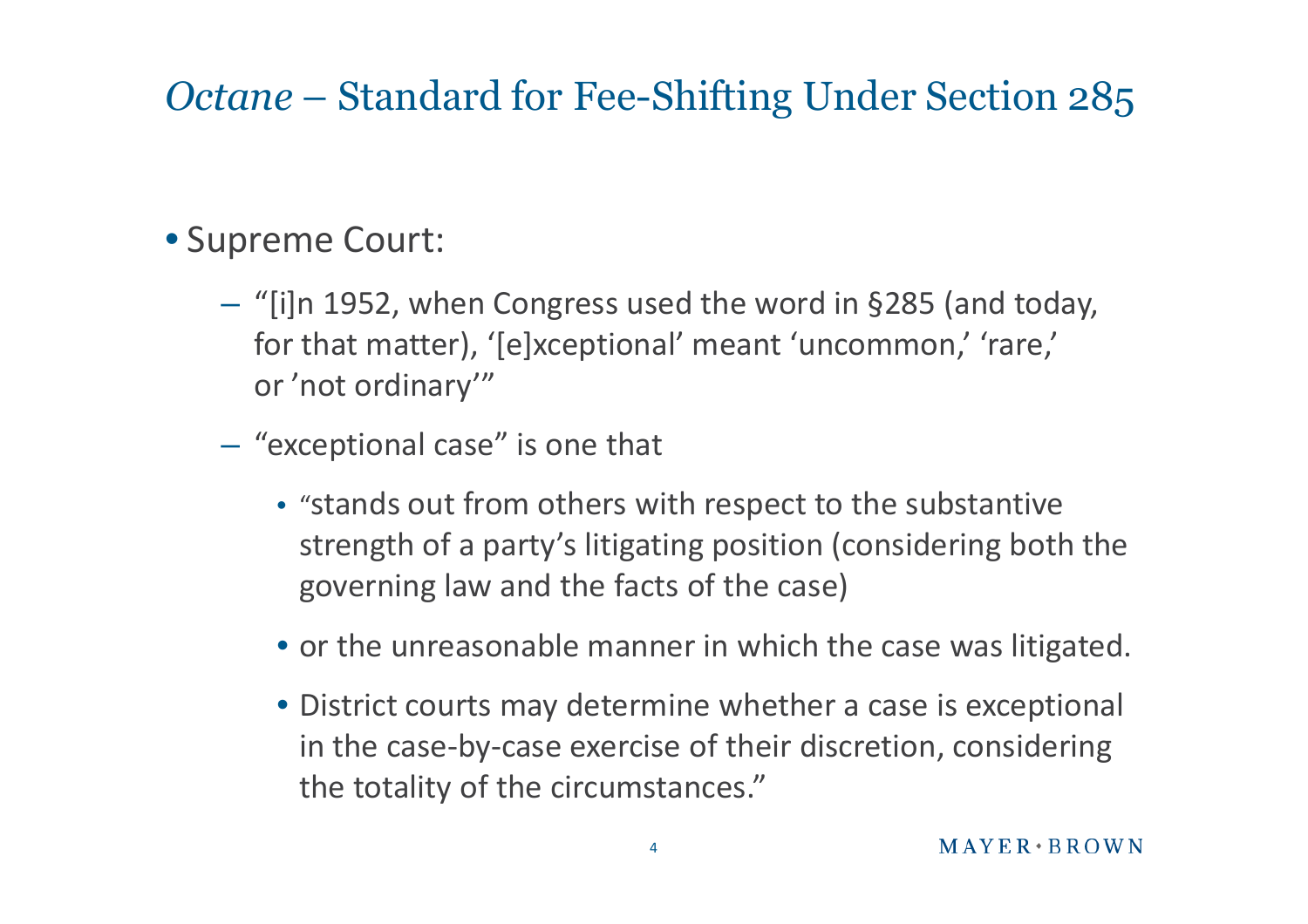# *Octane* – Standard for Fee-Shifting Under Section 285

#### • Supreme Court:

- "[A] case presenting either subjective bad faith or exceptionally meritless claims may sufficiently set itself apart from mine-run cases to warrant a fee award"
- Preponderance of evidence standard governs
- Supreme Court's critique of Federal Circuit
	- "The Federal Circuit's formulation is overly rigid"
	- Federal Circuit approach "superimposes an inflexible framework onto statutory text that is inherently flexible"
	- *Brooks Furniture* is "so demanding that it would appear to render Section 285 largely superfluous"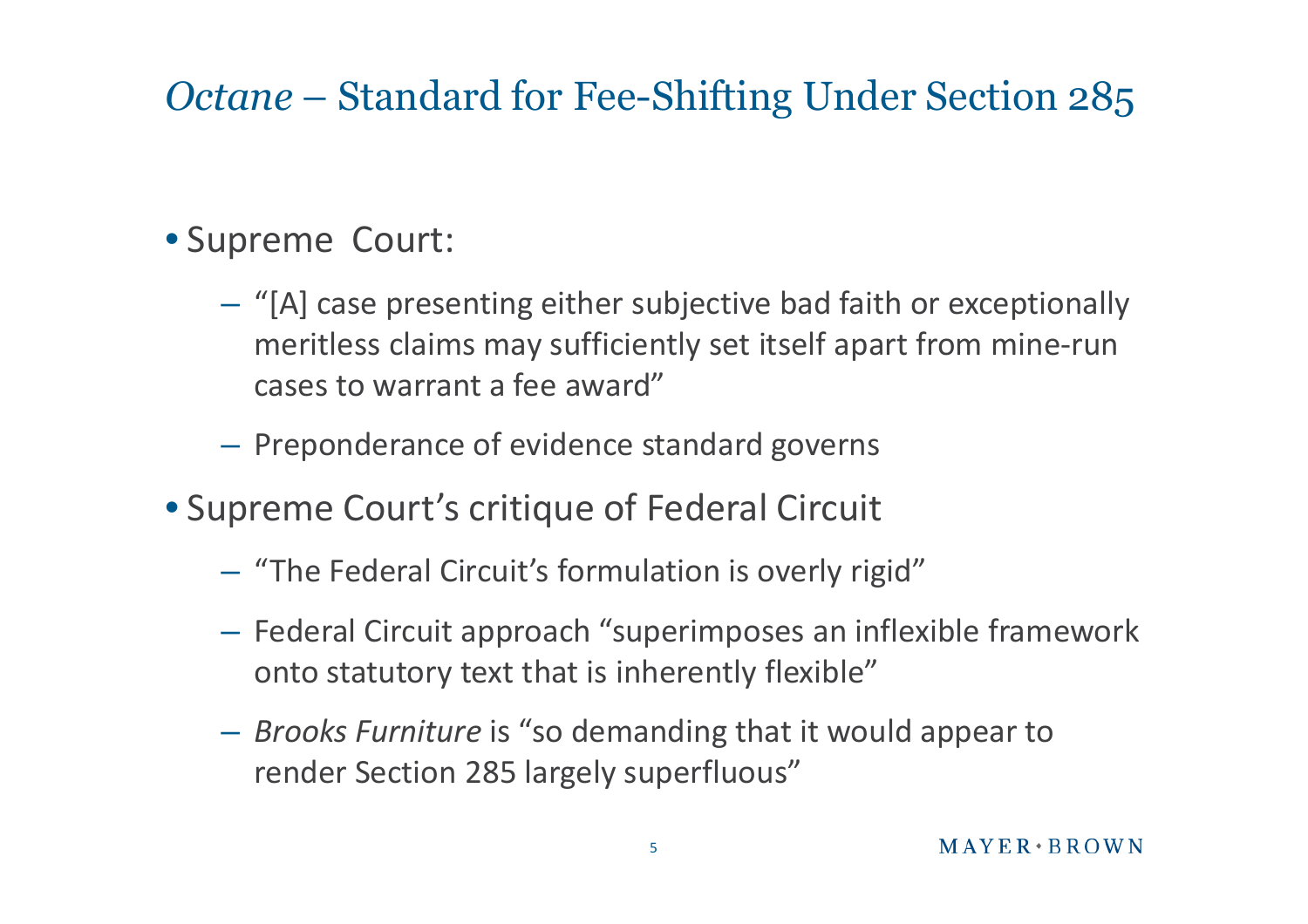# *Highmark* – Standard for Appellate Review of Section 285 Determinations

#### • Federal Circuit:

- Question whether litigation is "objectively baseless" reviewed by court of appeals *de novo*
- Supreme Court:
	- "Because §285 commits the determination whether a case is 'exceptional' to the discretion of the district court, that decision is to be reviewed on appeal for abuse of discretion."
	- Fn. 2: "The abuse-of-discretion standard does not preclude an appellate court's correction of a district court's legal or factual error: 'A district court would necessarily abuse its discretion if it based its ruling on an erroneous view of the law or on a clearly erroneous assessment of the evidence.'"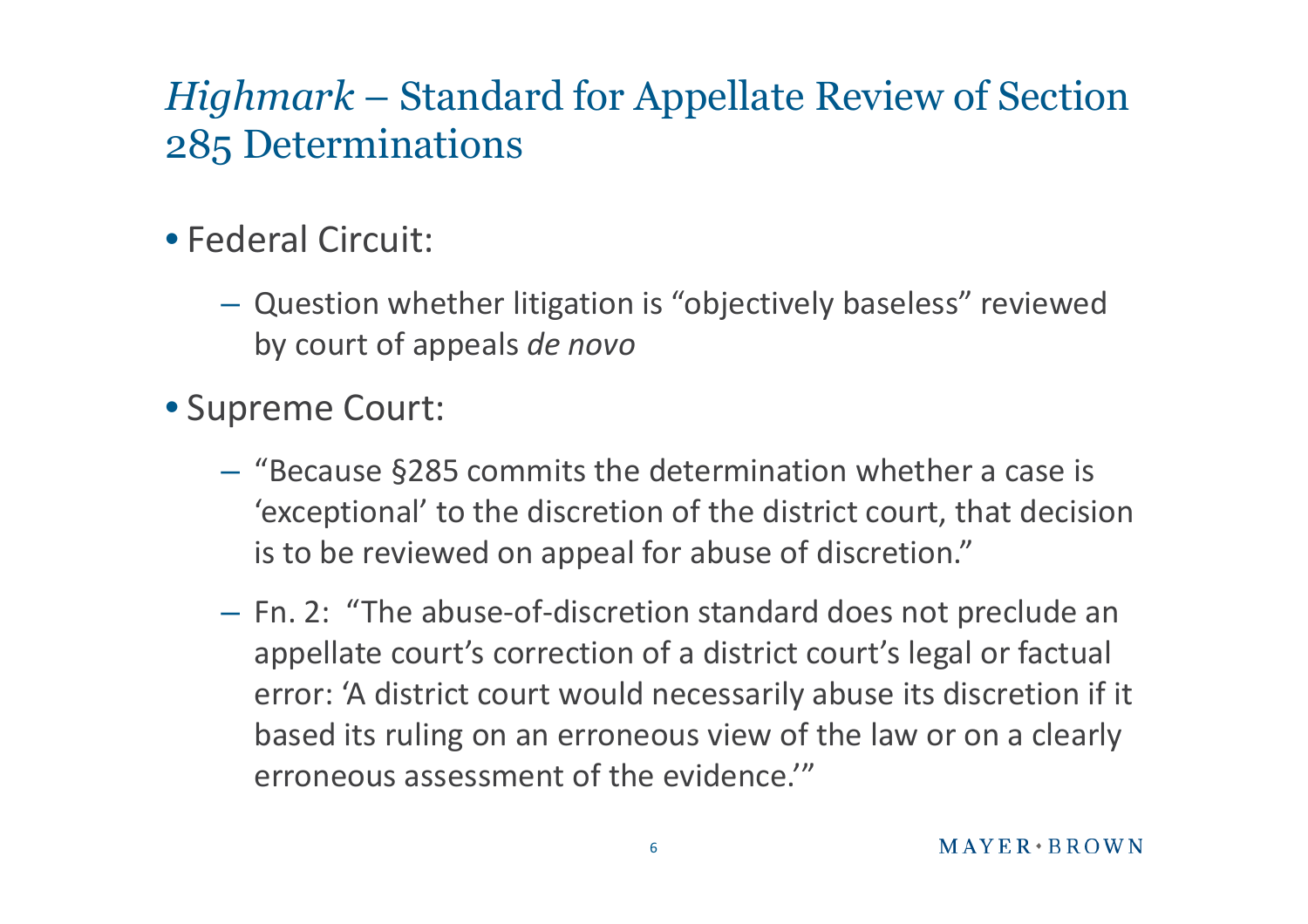## Impact of *Octane* and *Highmark*

- Transfer of authority to district courts
	- Governing legal tests
	- More deferential appellate review
- Ability to take account of all facts and circumstances elimination of rigid rules
- Fees may be awarded based solely on lack of merit of claim or defense, even if party did not act with subjective bad faith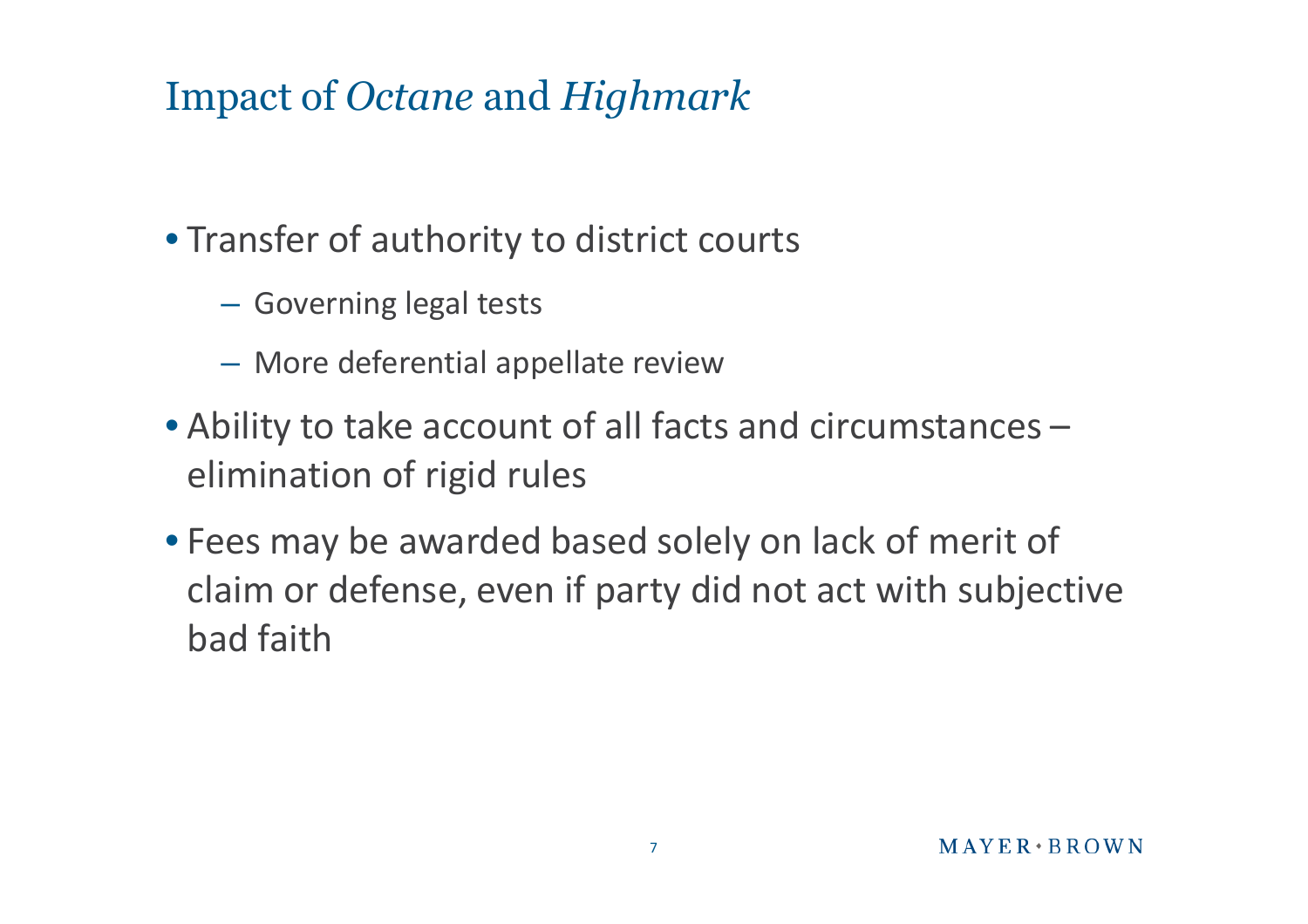## Proposals Pending in Congress

• H.R. 3309 - The Innovation Act (Passed the House, as amended, 12/5/13):

#### **''§ 285. Fees and other expenses**

''(a) AWARD.—The court shall award, to a prevailing party, reasonable fees and other expenses incurred by that party in connection with a civil action in which any party asserts a claim for relief arising under any Act of Congress relating to patents, unless the court finds that the position and conduct of the nonprevailing party or parties were reasonably justified in law and fact or that special circumstances (such as severe economic hardship to a named inventor) make an award unjust.